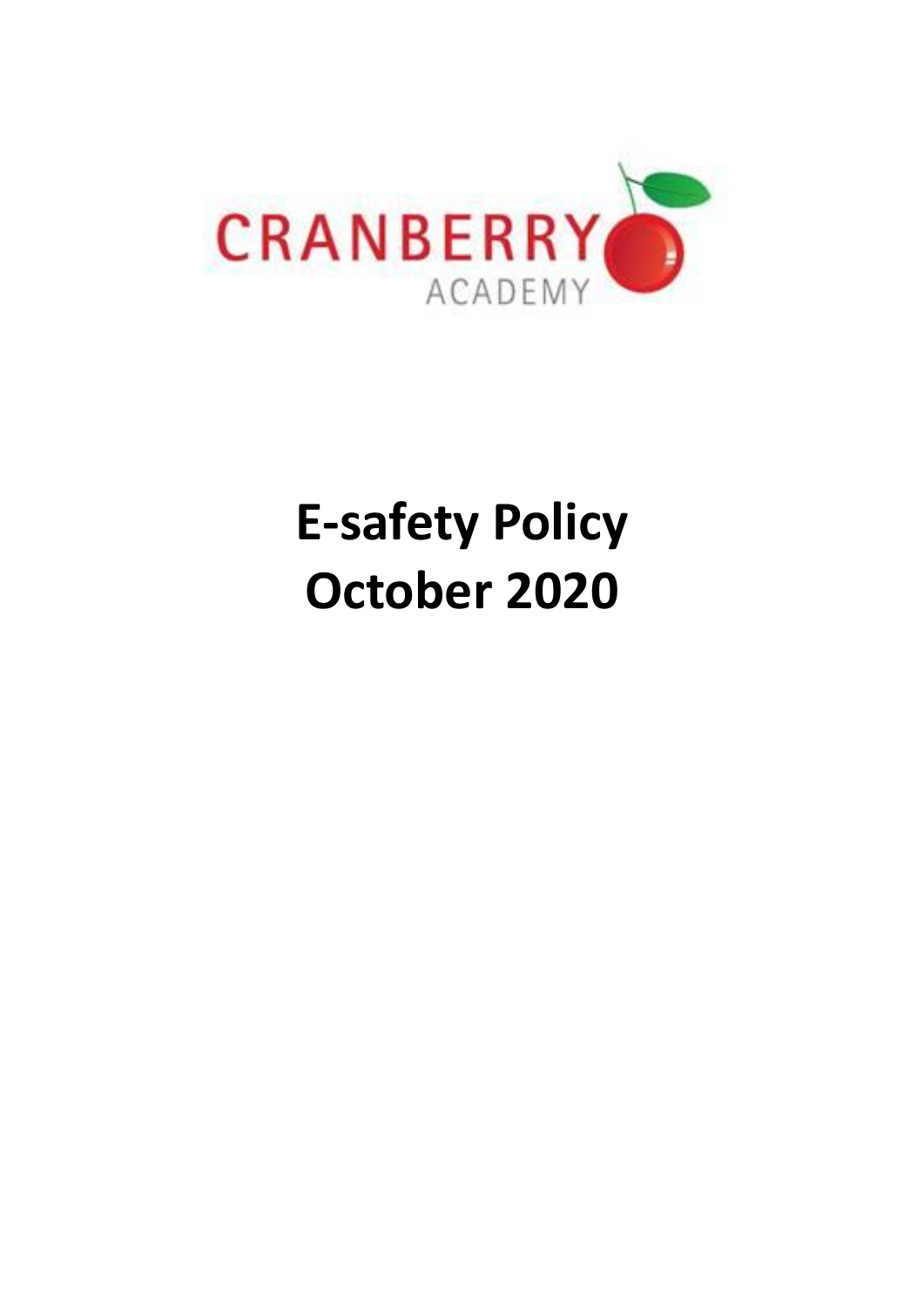#### **Scope of the Policy**

This policy applies to all members of the Academy community (including staff, students/pupils, volunteers, parents/carers, visitors, community users and governors) who have access to and are users of Academy ICT systems, both in and out of Academy.

The Education and Inspections Act 2006 empowers Principals, to such extent as is reasonable, to regulate the behaviour of children when they are off the Academy site and empowers members of staff to impose disciplinary penalties for inappropriate behaviour. This is pertinent to incidents of cyber-bullying, or other E-Safety incidents covered by this policy, which may take place out of Academy, but is linked to membership of the Academy.

The Academy will deal with such incidents within this policy and associated behaviour and antibullying policies and will, where known, inform parents/carers of incidents of inappropriate E-Safety behaviour that take place out of Academy.

#### **What is E-Safety?**

E-Safety encompasses the use of new technologies, internet and electronic communications such as mobile phones, collaboration tools and personal publishing. It highlights the need to educate pupils about the benefits and risks of using technology and provides safeguards and awareness for users to enable them to control their online experience.

#### **End to End E-Safety**

E-Safety depends on effective practice at a number of levels:

- Responsible ICT use by all staff and pupils; encouraged by education and made explicit through published policies.
- Sound implementation of E-Safety policy in both administration and curriculum, including secure school network design and use.
- Safe and secure broadband including the effective management of filtering.

# **Reviewing the E-Safety policy**

The E-Safety Policy relates to other policies including those for ICT, bullying and for child protection (safeguarding). The ICT curriculum coordinator will also act as E-Safety coordinator. The E-Safety Policy and its implementation will be reviewed annually.

# **Teaching and learning - why Internet use is important**

The Internet is an essential element in 21st century life for education, business and social interaction. The school has a duty to provide pupils with quality Internet access as part of their learning experience.

Internet use is a part of the statutory curriculum and a necessary tool for staff and pupils. Internet use will enhance learning. The school Internet access will be designed to facilitate pupil use and will include filtering appropriate to the age of pupils.

Pupils will be taught what Internet use is acceptable and what is not. They will be given clear objectives for Internet use. Pupils will be educated in the effective use of the Internet in research, including the skills of knowledge location, retrieval and evaluation.

Pupils will be taught how to evaluate Internet content.

The school will ensure that the use of Internet derived materials by staff and pupils complies with copyright law.

Pupils should be taught to be critically aware of the materials they read and shown how to validate information before accepting its accuracy.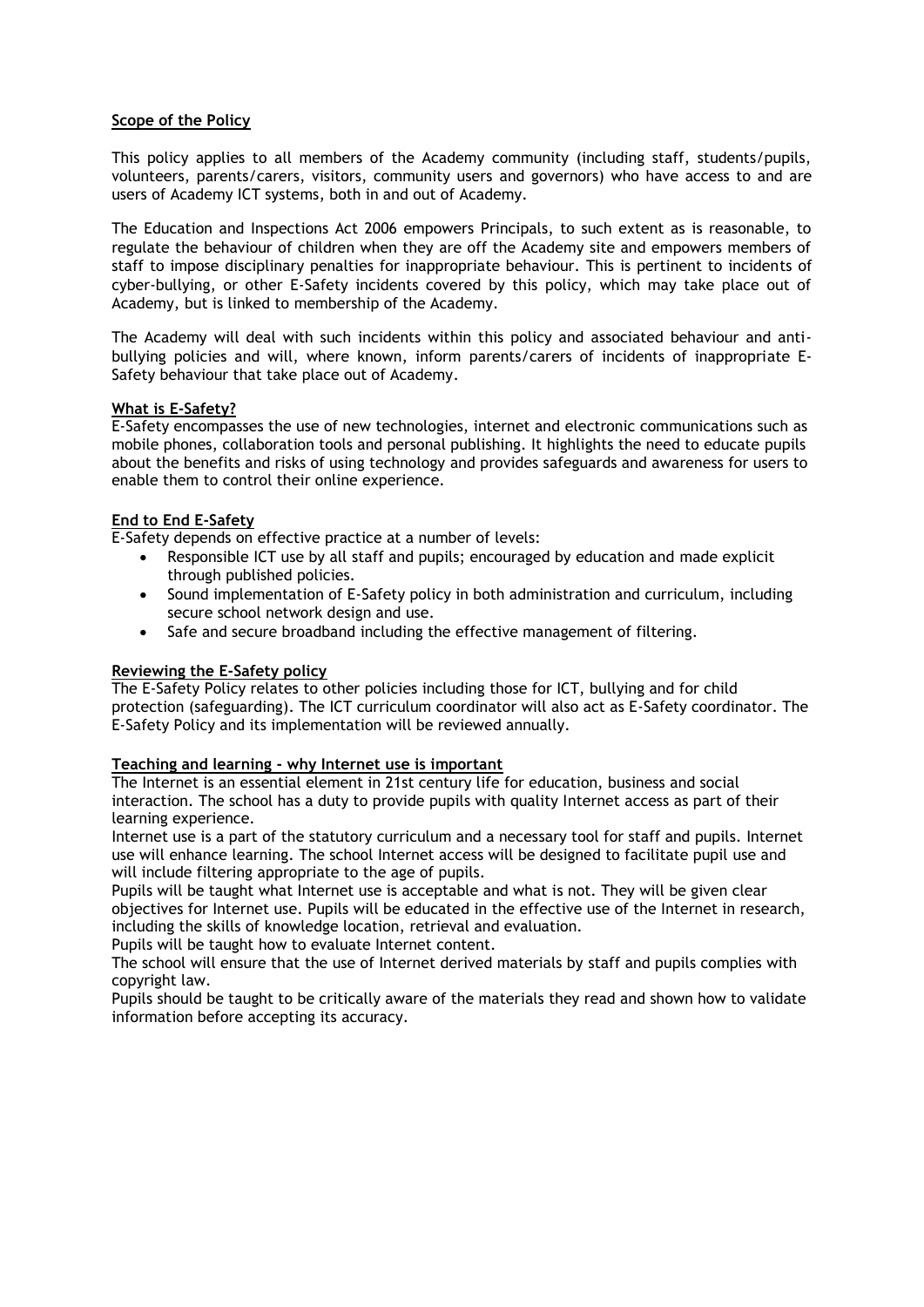#### **Managing Internet Access**

*Information system security.* School ICT systems capacity and security will be reviewed regularly. Virus protection will be updated regularly. Security strategies will be discussed within Saint Bart's Trust.

# **E-mail**

*(Currently blocked and only opened if Teacher requests e.g. covering within the curriculum/ used for remote learning)*

Pupils may only use approved e-mail accounts/messaging systems on the school system.

Pupils must immediately tell a teacher if they receive offensive e-mail or messages.

Pupils must not reveal personal details of themselves or others in e-mail communication, or arrange to meet anyone without specific permission.

E-mail sent to an external organisation should be written carefully before sending, in the same way as a letter written on school headed paper.

#### **Published content and the school learning platform**

The contact details on the Web site must be the school address, e-mail and telephone number. Staff or pupils' personal information will not be published.

#### **Publishing pupils' images and work**

Photographs that include pupils will be selected carefully and will not enable individual pupils to be clearly identified. (No children's names to be used).

Pupils' full names will not be used anywhere on the Web site, particularly in association with photographs.

Written permission from parents or carers will be obtained before photographs of pupils or pupils' work are published on the school Web site. This is done on entry to school. No photographs of Looked after Children should be displayed.

### **Social networking and personal publishing**

The school will block/filter access to social networking sites.

Newsgroups will be blocked unless a specific use is approved.

Pupils will be advised never to give out personal details of any kind which may identify them or their location.

# **Managing filtering**

The school will work with the LA, Cheshire East Safeguarding board and the Internet Service Provider to ensure systems to protect pupils are reviewed and improved. If staff or pupils discover an unsuitable site, it must be reported to the E-Safety Coordinator. (Mr Brown who will directly report to SLT and computing technicians who will block accordingly). The ICT co-ordinator will ensure that regular checks are made to ensure that the filtering methods selected are appropriate, effective and reasonable.

#### **Managing emerging technologies**

Emerging technologies will be examined for educational benefit and a risk assessment will be carried out before use in school is allowed.

# **Mobile Phones**

Mobile phones will not be used during lessons or formal school time. The sending of abusive or inappropriate messages is forbidden.

#### **Protecting personal data**

Personal data will be recorded, processed, transferred and made available according to the Data Protection Act 1998.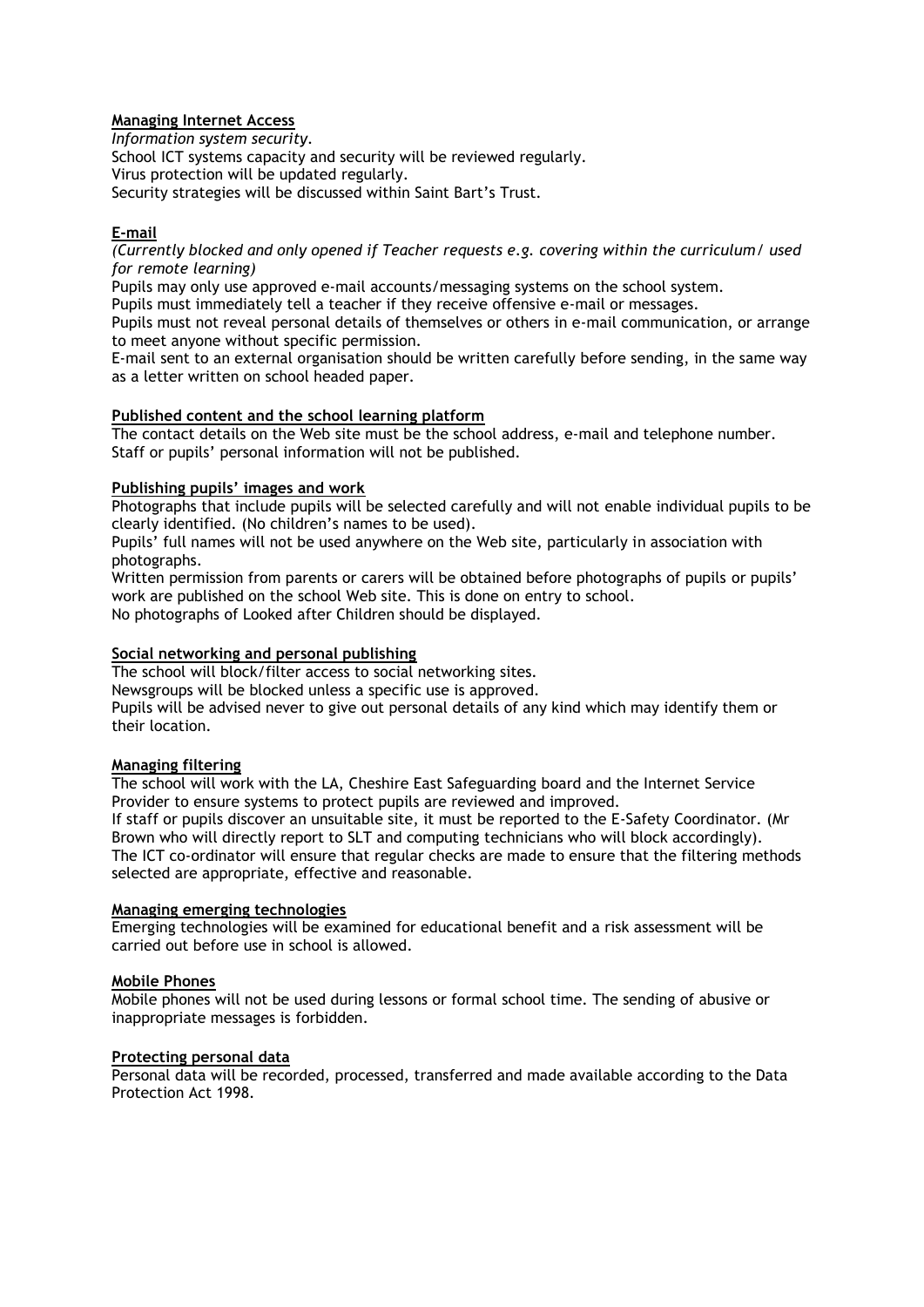#### **Policy Decisions (ICT co-ordinator to give a copy of the policies to all members of staff)** *Authorising Internet access*

All staff must read and adhere to the acceptable use policy before using any school ICT resource. Access to the Internet will be by supervised access to specific, approved on-line materials. All staff must read and understand the related computing policies (see Related policies).

# **Assessing risks**

The school will take all reasonable precautions to ensure that users access only appropriate material. However, due to the international scale and linked nature of Internet content, it is not possible to guarantee that unsuitable material will never appear on a school computer. Neither the school nor local authority can accept liability for the material accessed, or any consequences of Internet access. If unsuitable material appears, the E-Safety coordinator & SLT will be informed so that relevant filtering can be completed.

The school will audit ICT provision to establish if the E-Safety policy is adequate and that its implementation is effective.

# **Handling E-Safety complaints**

Complaints of Internet misuse will be dealt with by the class teacher and where necessary a senior member of staff. Teachers will log the incident on CPOMS and use the 'responding to incidents of misuse flow chart' (see attached documents).

Any complaint about staff misuse must be referred to the Head teacher.

Complaints of a child protection nature must be dealt with in accordance with school child protection procedures.

# **Community use of the Internet**

External organisations using the school's ICT facilities must adhere to the E-Safety policy. Internet use by staff and children is actively monitored.

# **Communicating the E-Safety Policy**

*Introducing the E-Safety policy to pupils*

E-Safety rules will be posted in all networked rooms and discussed with the pupils at the start of each year and throughout the year as part of computing and PHSE sessions. Pupils will be informed that network and Internet use will be monitored.

# **Staff and the E-Safety policy**

All staff will be given the School E-Safety Policy and its importance explained. Staff should be aware that Internet traffic can be monitored and traced to the individual user. Discretion and professional conduct is essential.

# **Enlisting parents' support**

Parents' attention will be drawn to the School E-Safety Policy in newsletters and the school prospectus. Any e-safety concerns will be shared with parents via tweets, and newsletters. The school website provides information to help parents.

# **Prevent: Radicalisation and Extremism**

Cranberry Academy takes an active role in protecting pupils from the risks of extremism and radicalisation. Keeping children safe from risks posed by terrorist exploitation of social media is approached in the same way as safeguarding children from any other online abuse. In the same way teachers are vigilant about signs of possible physical or emotional abuse, we are vigilant about any signs of radicalisation or extremism in any of our pupils. We follow the same safeguarding procedure to ensure all children in our care are well looked after.

# **Staff (and Volunteer) Acceptable Use Policy Agreement School Policy**

New technologies have become integral to the lives of children and young people in today's society, both within academies and in their lives outside school. The internet and other digital information and communications technologies are powerful tools, which open up new opportunities for everyone. These technologies can stimulate discussion, promote creativity and stimulate awareness of context to promote effective learning. They also bring opportunities for staff to be more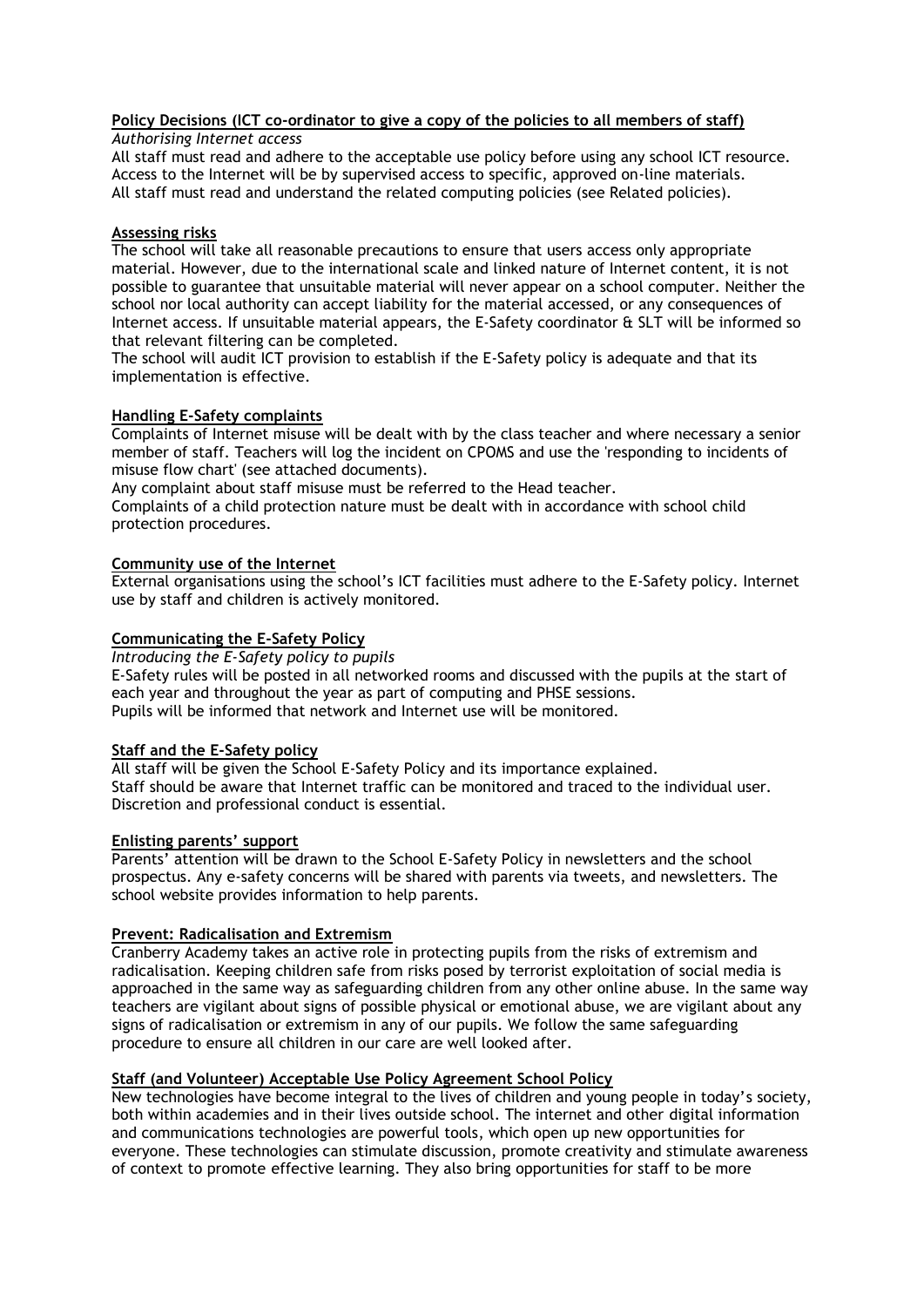creative and productive in their work. All users should have an entitlement to safe internet access at all times.

# **This Acceptable Use Policy is intended to ensure:**

• That staff and volunteers will be responsible users and stay safe while using the internet and other communications technologies for educational, personal and recreational use.

• That academy ICT systems and users are protected from accidental or deliberate misuse that could put the security of the systems and users at risk.

• That staff are protected from potential risk in their use of ICT in their everyday work.

The school will try to ensure that staff and volunteers will have good access to ICT to enhance their work, to enhance learning opportunities for pupils learning and will, in return, expect staff and volunteers to agree to be responsible users.

#### **Acceptable Use Policy Agreement**

I understand that I must use school ICT systems in a responsible way, to ensure that there is no risk to my safety or to the safety and security of the ICT systems and other users. I recognise the value of the use of ICT for enhancing learning and will ensure that pupils receive opportunities to gain from the use of ICT. I will, where possible, educate the young people in my care in the safe use of ICT and embed e-safety in my work with young people.

# **For my professional and personal safety:**

• I understand that the academy will monitor my use of the ICT systems, email and other digital communications.

• I understand that the rules set out in this agreement also apply to use of school ICT systems (eg laptops, IPADS, email, virtual learning environments, etc) out of school, and to the transfer of personal data (digital or paper based) out of school.

• I understand that the school ICT systems are primarily intended for educational use and that I will only use the systems for personal or recreational use within the policies and rules set down by the school.

• I will not disclose my username or password to anyone else, nor will I try to use any other person's username and password. I understand that I should not write down or store a password where it is possible that someone may steal it.

• I will immediately report any illegal, inappropriate or harmful material or incident, I become aware of, to the appropriate person.

# **I will be professional in my communications and actions when using academy ICT systems:**

• I will not access, copy, remove or otherwise alter any other user's files, without their express permission.

• I will communicate with others in a professional manner, I will not use aggressive or inappropriate language and I appreciate that others may have different opinions.

• I will ensure that when I take and / or publish images of others I will do so with their permission and in accordance with the school's policy on the use of digital / video images. I will not use my personal equipment to record these images, unless I have permission to do so. Where these images are published (eg on the school website) it will not be possible to identify by name, or other personal information, those who are featured.

• I will only use chat and social networking sites in school in accordance with the school's policies.

• I will only communicate with pupils and parents / carers using official school systems. Any such communication will be professional in tone and manner.

• I will not engage in any on-line activity that may compromise my professional responsibilities.

#### **The school and the local authority have the responsibility to provide safe and secure access to technologies and ensure the smooth running of the school / academy:**

• When I use my mobile devices (IPADS/ laptops/ tablets / mobile phones / USB devices etc) in school, I will follow the rules set out in this agreement, in the same way as if I was using school / academy equipment. I will ensure that any such devices are protected by up to date anti-virus software and are free from viruses.

• I will not use personal email addresses on the academy ICT systems.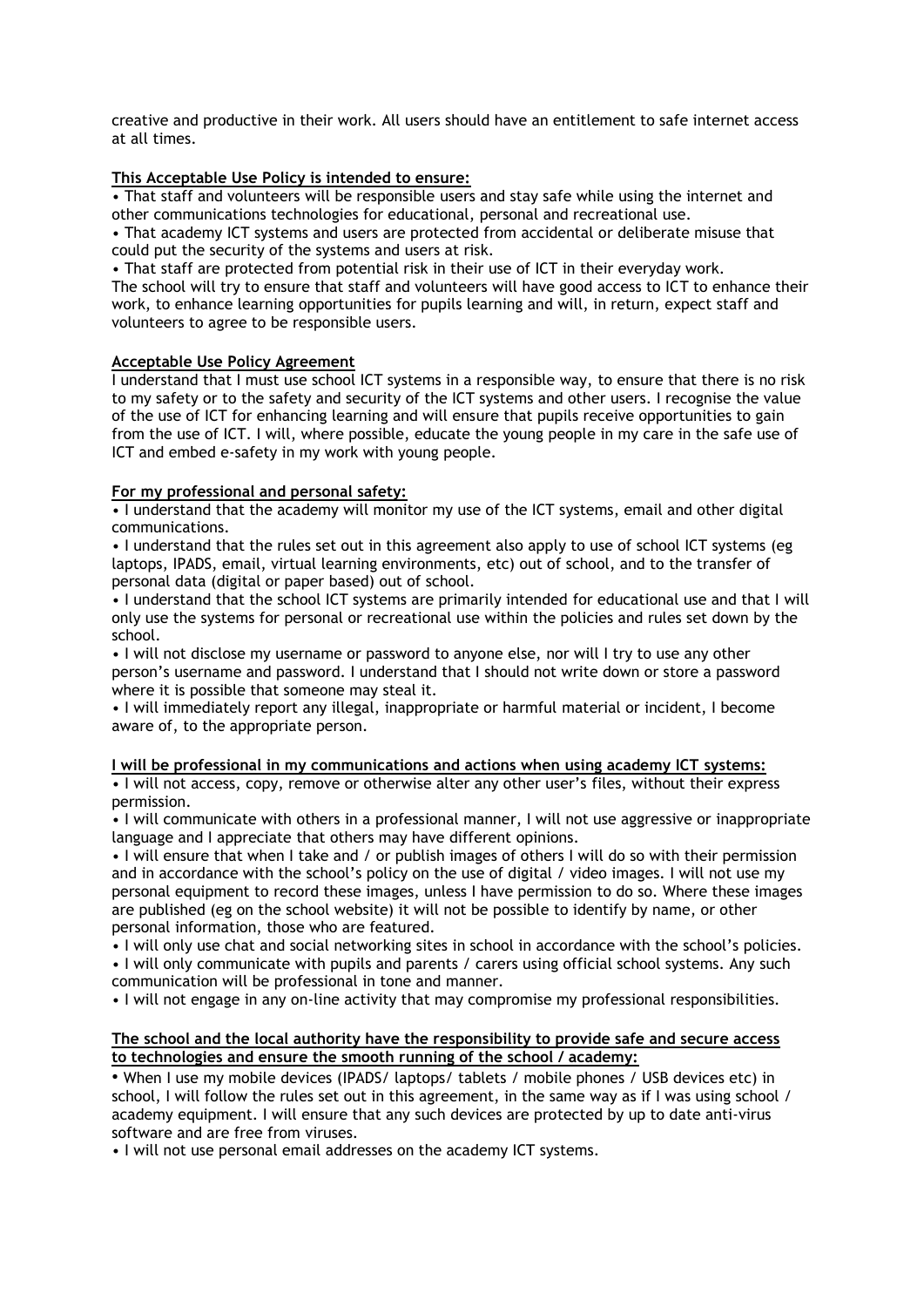• I will not open any hyperlinks in emails or any attachments to emails, unless the source is known and trusted , or if I have any concerns about the validity of the email (due to the risk of the attachment containing viruses or other harmful programmes)

• I will ensure that my data is regularly backed up - See back up procedure.

• I will not try to upload, download or access any materials which are illegal (child sexual abuse images, criminally racist material, adult pornography covered by the Obscene Publications Act) or inappropriate or may cause harm or distress to others. I will not try to use any programmes or software that might allow me to bypass the filtering / security systems in place to prevent access to such materials.

• I will not try (unless I have permission) to make large downloads or uploads that might take up internet capacity and prevent other users from being able to carry out their work.

• I will not install or attempt to install programmes of any type on a machine, or store programmes on a computer, nor will I try to alter computer settings, unless I have permission from Mr Brown or a member of SLT.

• I will not disable or cause any damage to academy equipment, or the equipment belonging to others.

• I will only transport, hold, disclose or share personal information about myself or others, as outlined in the School Data Policy. Where digital personal data is transferred outside the secure local network, it must be encrypted. Paper based Protected and Restricted data must be held in lockable storage.

• I understand that data protection policy requires that any staff or pupil data to which I have access, will be kept private and confidential, except when it is deemed necessary that I am required by law or by academy policy to disclose such information to an appropriate authority. • I will immediately report any damage or faults involving equipment or software, however this may

have happened.

#### **When using the internet in my professional capacity or for school sanctioned personal use:**

• I will ensure that I have permission to use the original work of others in my own work

• Where work is protected by copyright, I will not download or distribute copies (including music and videos).

#### **I understand that I am responsible for my actions in and out of the school / academy:**

• I understand that this Acceptable Use Policy applies not only to my work and use of academy ICT equipment in school, but also applies to my use of academy ICT systems and equipment off the premises and my use of personal equipment on the premises or in situations related to my employment by the academy.

• I understand that if I fail to comply with this Acceptable Use Policy Agreement, I could be subject to disciplinary action. This could include a warning, a suspension, referral to Governors / Directors and / or the Local Authority and in the event of illegal activities the involvement of the police. I have read and understand the above and agree to use the school ICT systems (both in and out of school) and my own devices (in school and when carrying out communications related to the school) within these guidelines.

Staff / Volunteer Name

Signed

Date

#### **Parent / Carer Acceptable Use Agreement**

Digital technologies have become integral to the lives of children and young people, both within schools and outside school. These technologies provide powerful tools, which open up new opportunities for everyone. They can stimulate discussion, promote creativity and stimulate awareness of context to promote effective learning. Young people should have an entitlement to safe internet access at all times.

### **This Acceptable Use Policy is intended to ensure:**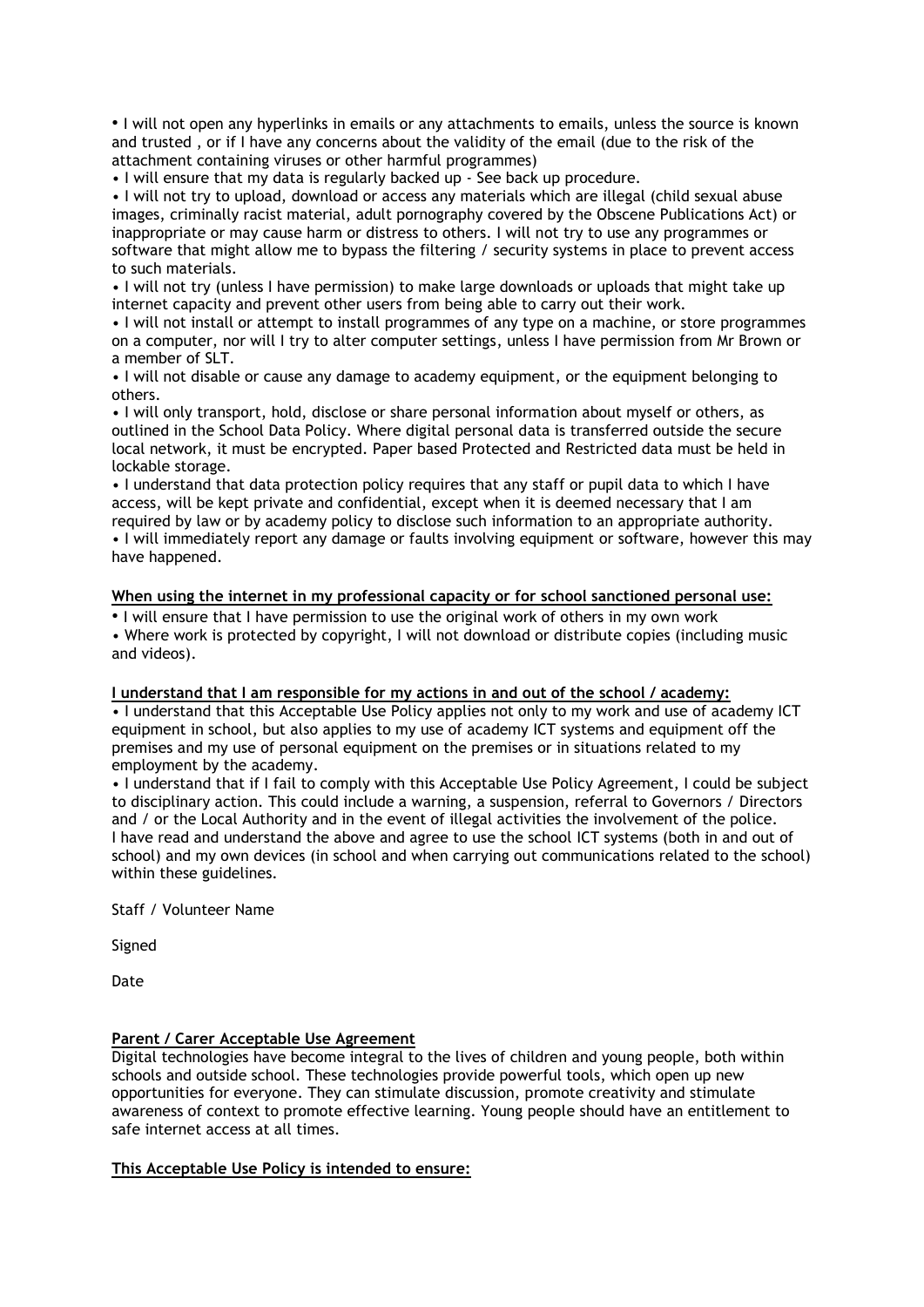• That young people will be responsible users and stay safe while using the internet and other communications technologies for educational, personal and recreational use.

• That school / academy systems and users are protected from accidental or deliberate misuse that could put the security of the systems and users at risk.

• That parents and carers are aware of the importance of e-safety and are involved in the education and guidance of young people with regard to their on-line behaviour.

The school will try to ensure that students / pupils will have good access to digital technologies to enhance their learning and will, in return, expect the students / pupils to agree to be responsible users. A copy of the Student / Pupil Acceptable Use Policy is attached to this permission form, so that parents / carers will be aware of the school expectations of the young people in their care.

Parents are requested to sign the permission form below to show their support of the school in this important aspect of the school's work.

**Permission Form**<br>Parent / Carers Name Student / Pupil Name

As the parent / carer of the above pupils, I give permission for my son / daughter to have access to the internet and to ICT systems at school.

#### Either: (KS2 and above)

*I know that my son / daughter has signed an Acceptable Use Agreement and has received, or will receive, e-safety education to help them understand the importance of safe use of technology and the internet – both in and out of school.*

Or: (KS1)

*I understand that the school has discussed the Acceptable Use Agreement with my son / daughter and that they have received, or will receive, e-safety education to help them understand the importance of safe use of technology and the internet - both in and out of school.* 

I understand that the school will take every reasonable precaution, including monitoring and filtering systems, to ensure that young people will be safe when they use the internet and ICT systems. I also understand that the school cannot ultimately be held responsible for the nature and content of materials accessed on the internet and using mobile technologies.

I understand that my son's / daughter's activity on the ICT systems will be monitored and that the school will contact me if they have concerns about any possible breaches of the Acceptable Use Policy.

I will encourage my child to adopt safe use of the internet and digital technologies at home and will inform the school if I have concerns over my child's e-safety.

Signed

Date

#### **Use of Digital / Video Images**

The use of digital / video images plays an important part in learning activities. Pupils and members of staff may use digital cameras to record evidence of activities in lessons and out of school. These images may then be used in presentations in subsequent lessons.

Images may also be used to celebrate success through their publication in newsletters, on the school website and occasionally in the public media,

The school will comply with the Data Protection Act and request parents / carers permission before taking images of members of the school. We will also ensure that when images are published that the young people cannot be identified by the use of their names.

In accordance with guidance from the Information Commissioner's Office, parents / carers are welcome to take videos and digital images of their children at school events for their own personal use (as such use in not covered by the Data Protection Act). To respect everyone's privacy and in some cases protection, these images should not be published / made publicly available on social networking sites, nor should parents / carers comment on any activities involving other students / pupils in the digital / video images.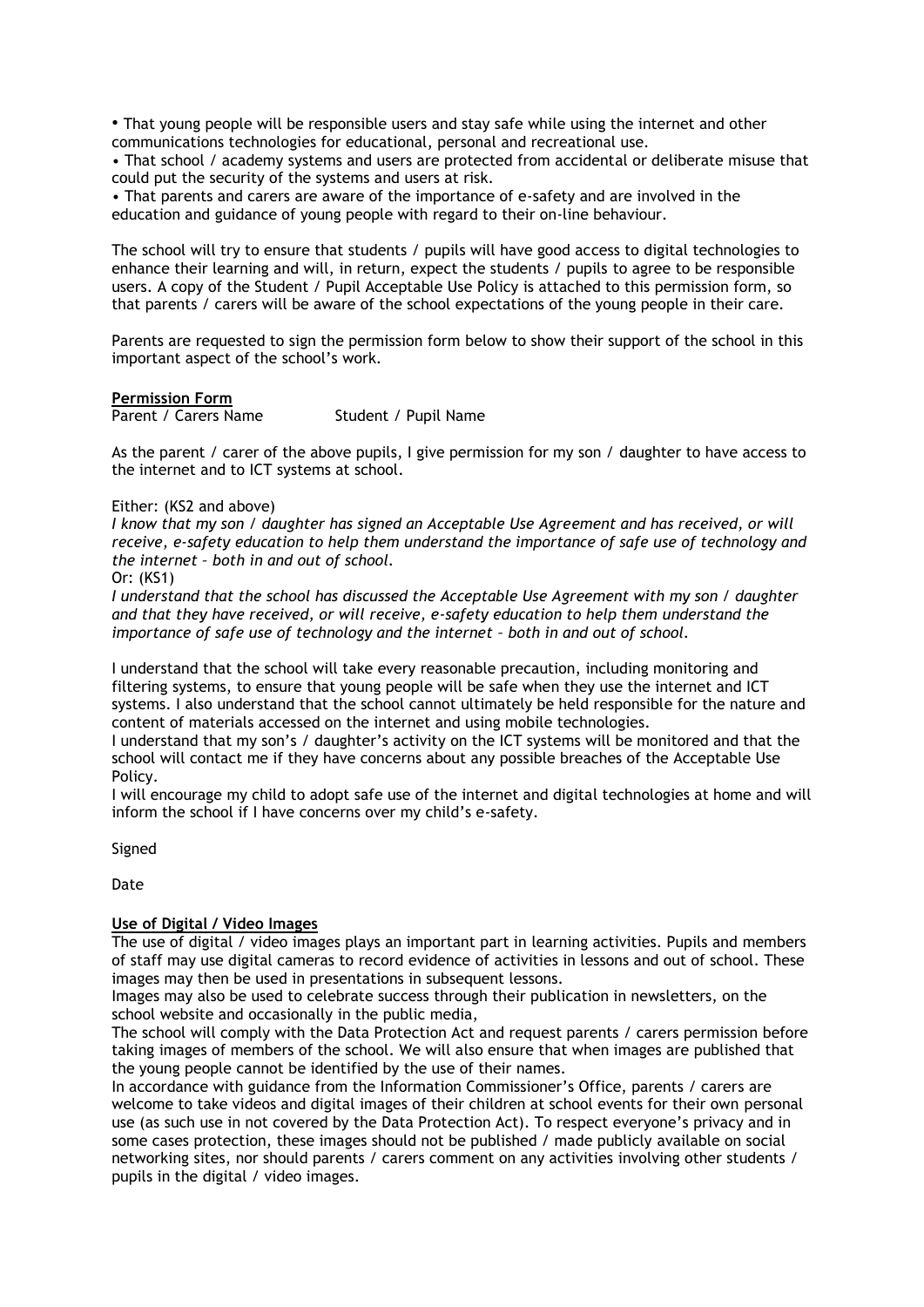Parents / carers are requested to sign the permission form below to allow the school to take and use images of their children and for the parents / carers to agree

#### **Digital / Video Images Permission Form**

Parent / Carers Name

Pupil Name

As the parent / carer of the above student / pupil, I agree to the school taking and using digital / video images of my child / children. I understand that the images will only be used to support learning activities or in publicity that reasonably celebrates success and promotes the work of the school. Yes / No

I agree that if I take digital or video images at, or of, – school events which include images of children, other than my own, I will abide by these guidelines in my use of these images. Yes / No

Signed

Date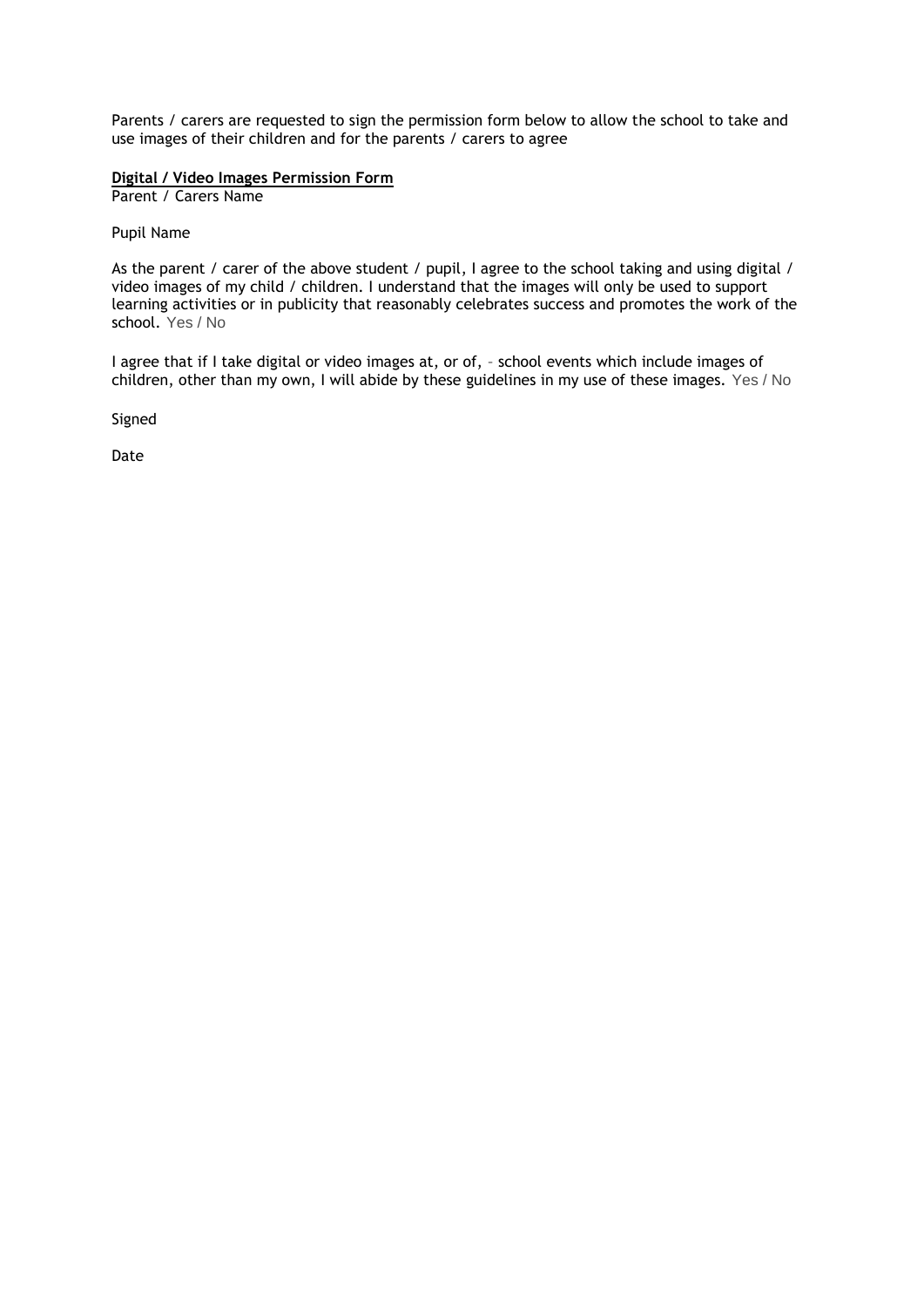# **Pupil Acceptable Use Policy Agreement– for younger pupils (Foundation / KS1)**

**This is how we stay safe when we use computers:**

- I will ask a teacher or suitable adult if I want to use the computers
- I will only use activities that a teacher or suitable adult has told or allowed me to use.
- I will take care of the computer and other equipment
- I will ask for help from a teacher or suitable adult if I am not sure what to do or if I think I have
- done something wrong.
- I will tell a teacher or suitable adult if I see something that upsets me on the screen.
- I know that if I break the rules I might not be allowed to use a computer.

*Signed (child):……………………………………………*

Signed (parent): …………………………………………..

**Pupil Acceptable Use Agreement – for KS2 pupils**

**Internet Access Rules**

For safe use of the Internet at Saint Nathaniel's Academy you will be expected to follow these rules:

1. I will only connect to the Internet during a class lesson when my teacher has told me to do so and only use the web address that my teacher has given me.

2. I may only connect to the Internet during free choice sessions if my teacher has given me permission to do so. These will be the websites that are listed on the school website.

3. I won't give my username and passwords to anyone else.

4. If I see a message or site that makes me feel uncomfortable I will tell the adult present straight away.

5. At home and school I will keep information or pictures about myself, my family or my school private unless I have checked with an adult.

6. I will be a good on-line citizen and not do anything that hurts other people.

7. I will never agree to meet with someone I have talked to online.

8. I will not download anything onto the school computers and will check with my parents before downloading anything at home.

9. I understand that the academy will monitor my use of the systems, devices and digital communications

10. I will only use my own personal devices (mobile phones / USB devices etc) in school if I have permission). I understand that, if I do use my own devices in the school / academy, I will follow the rules set out in this agreement, in the same way as if I was using school equipment.

Name of Student / Pupil

Group / Class

Signed

Date